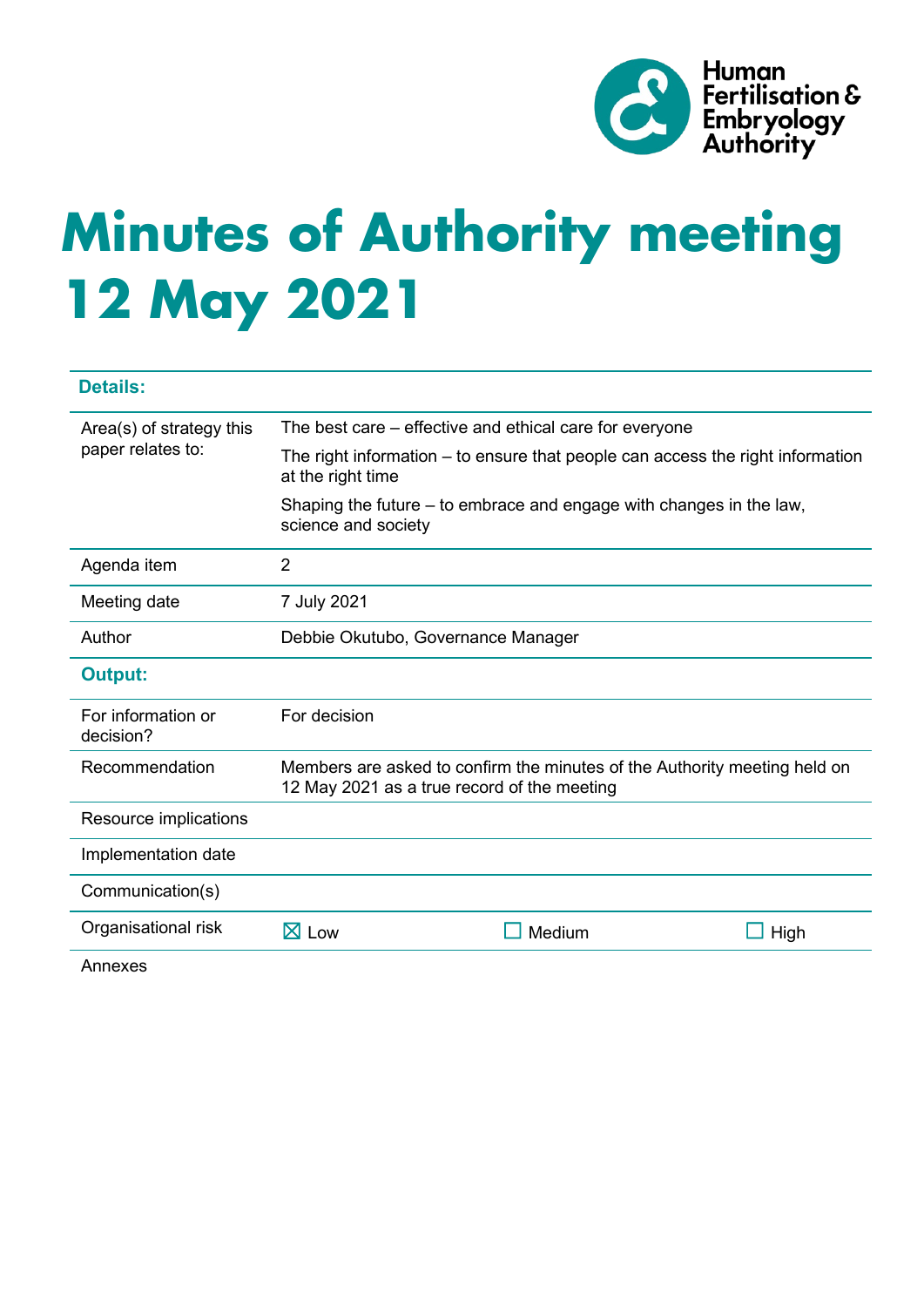# **Minutes of the Authority meeting on 12 May 2021 held via teleconference**

| Members present     | Julia Chain, Chair<br>Margaret Gilmore<br>Anita Bharucha<br>Jason Kasraie<br>Catharine Seddon<br>Emma Cave | Jonathan Herring<br>Gudrun Moore<br><b>Ruth Wilde</b><br>Yacoub Khalaf<br><b>Ermal Kirby</b><br>Alison Marsden<br>Tim Child |  |
|---------------------|------------------------------------------------------------------------------------------------------------|-----------------------------------------------------------------------------------------------------------------------------|--|
| Apologies           | Anne Lampe                                                                                                 |                                                                                                                             |  |
| Observers           | Marina Pappa (Department of Health and Social Care - DHSC)<br>Steve Pugh, DHSC<br>Csenge Gal, DHSC         |                                                                                                                             |  |
| Staff in attendance | Peter Thompson<br>Clare Ettinghausen<br><b>Richard Sydee</b><br><b>Rachel Cutting</b><br>Catherine Drennan | Joanne Triggs<br>Paula Robinson<br>Debbie Okutubo<br><b>Helen Crutcher</b>                                                  |  |

#### **Members**

There were 13 members at the meeting – eight lay and five professional members.

## **1. Welcome and declarations of interest**

- **1.1.** The Chair opened the meeting by welcoming Authority members, observers and staff present online. She commented on it being her own, and Alison Marsden's, first Authority meeting as Chair and an Authority member respectively.
- **1.2.** The Chair stated that the meeting was being audio recorded in line with previous meetings and the recording would be made available on our website to allow members of the public who were not able to listen in during our deliberations to hear it afterwards.
- **1.3.** The Deputy Chair (Margaret Gilmore) extended a warm welcome to the new Chair on behalf of the Authority. She praised the staff and Authority members for inspirational work over the years as the HFEA became a leader among regulators in recognising where scientific and technological advances could benefit patients. She commented that the new Chair would enable the HFEA to continue to flourish in this vein and offered her support and the best wishes of the members in her new role. The Chair thanked Margaret for her comments.
- **1.4.** Declarations of interest were made by:
	- Yacoub Khalaf (clinician at a licensed clinic)
	- Tim Child (PR at a licensed clinic)
	- Ruth Wilde (counsellor at licensed clinics)
	- Jason Kasraie (PR at a licensed clinic).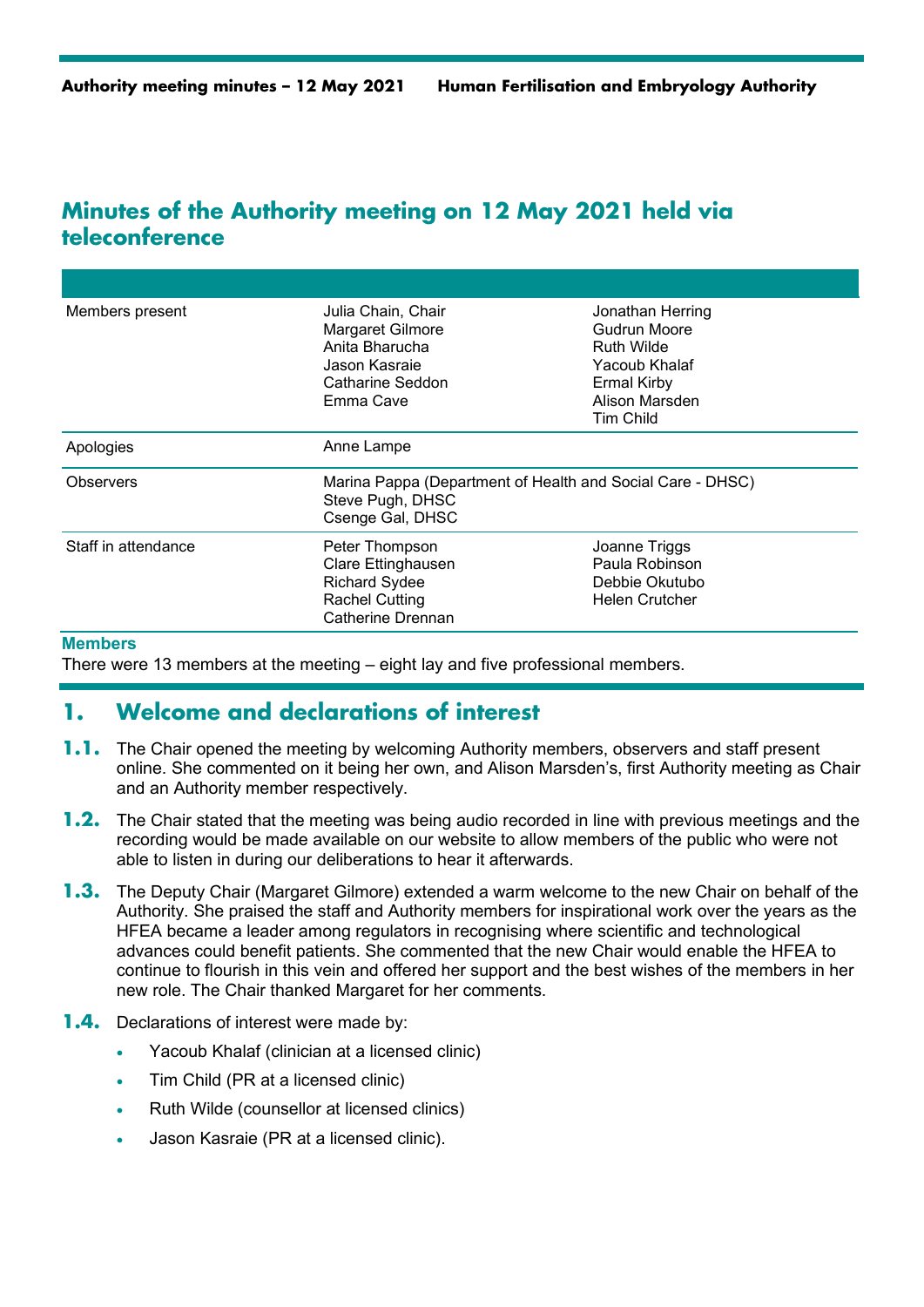# **2. Minutes of the last meeting**

**2.1.** Members agreed that the minutes of the meeting held on 24 March 2021 were an accurate record and could be signed by the Deputy Chair (Margaret Gilmore) since the Chair was not in post at the last meeting.

# **3. Chair and Chief Executive's report**

- **3.1.** The Chair summarised the numerous meetings she had had over the last six weeks since she became Chair, including visiting two licenced centres and speaking to the persons responsible (PRs). Her impression was that the sector held the HFEA in high regard. The Chair also paid tribute to the previous Chair, Sally Cheshire, for ensuring the Authority was viewed in such a positive light.
- **3.2.** The Chair said that she and the Chief Executive had begun to look at the expertise required on the board as there were up to six members with terms of office coming to an end this year. She outlined that it was a risk to the Authority with so many experienced members stepping down and that starting the recruitment process to replace them was being looked at as a matter of urgency. The Chair also noted that 3 members were up for reappointment and that the DHSC had been asked to confirm these reappointments.
- **3.3.** The Chair set out her priorities:
	- Modernising the Act. The Chair stated that she believed that this was a key strategic aim. While parts of the Act had held up very well over time, some aspects were now out of date.
	- The use of data. There would be opportunities in the future to use our data more effectively, building on the launch of PRISM this summer. It was important that we used our data to help patients, clinics and to facilitate research.
	- Inequalities. While this had been particularly highlighted in the recent report on ethnic diversity in fertility treatment, the Chair was keen to look further at these and other inequalities in particular inequality in access to treatment.
- **3.4.** The Chair commented that the themes and priorities that she had listed would be discussed with Lord Bethell at their introductory meeting taking place later in the month.

## Chief Executive

- **3.5.** The Chief Executive and Directors had the quarterly accountability meeting with the Department of Health and Social Care and reported that the meeting went well. It was noted that despite the pandemic we were meeting our commitments in the business plan and that we continued to recognise challenges ahead.
- **3.6.** The Chief Executive had spoken at a roundtable discussion on the contribution of Mary Warnock to fertility regulation.
- **3.7.** Members were advised that the Chief Executive would be attending a Regulatory Horizons Council meeting to speak about the role of the HFEA in encouraging innovation.

#### **Decision**

**3.8.** Members noted the Chair and Chief Executive report.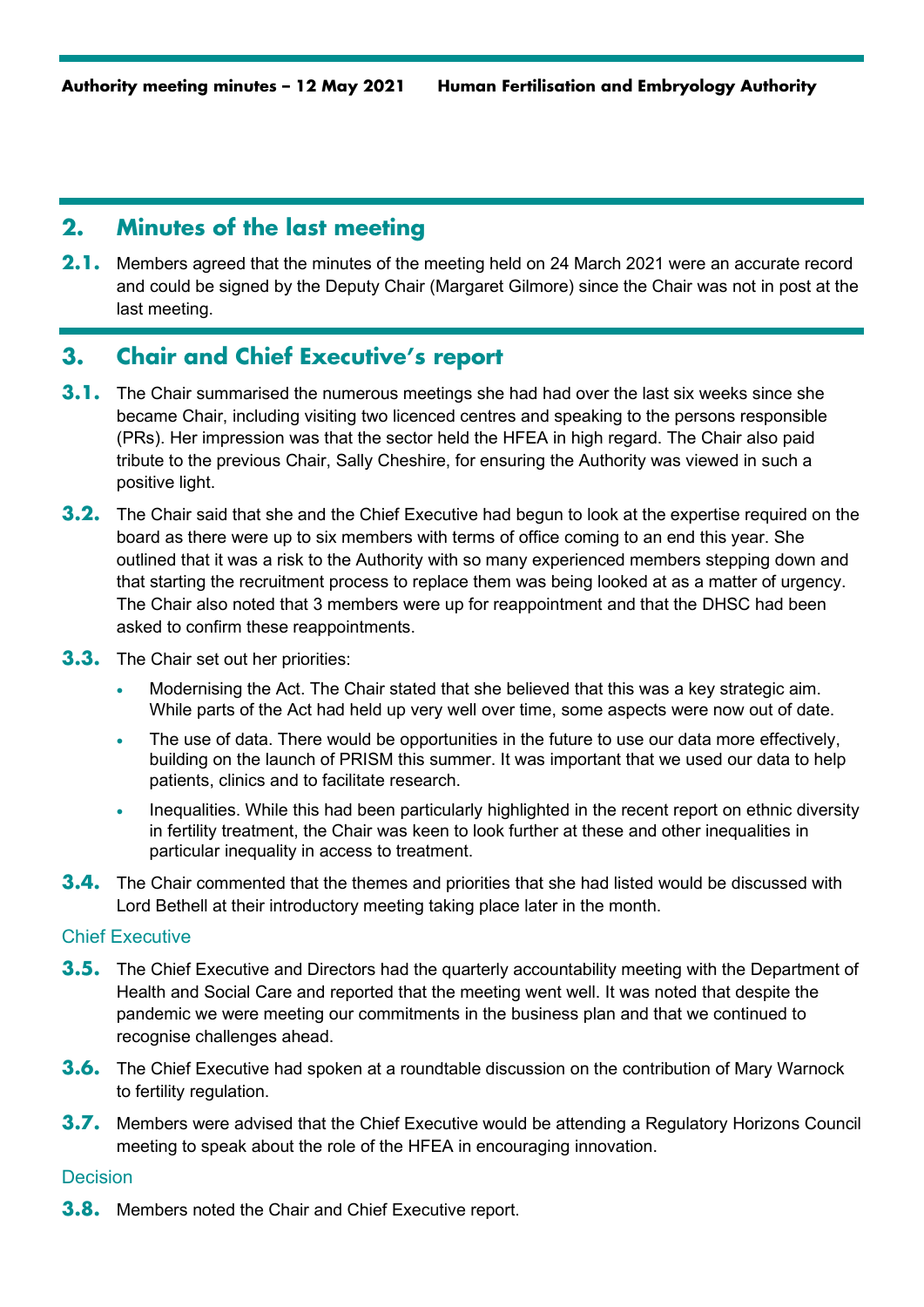# **4. Committee Chairs report**

## Audit and governance committee (AGC)

- **4.1.** The AGC Deputy Chair (Margaret Gilmore) reported back to the Board. At the 28 April meeting, the committee received a paper and reviewed options for a revised PRISM go live date, slightly delayed due to Covid-19 pressures. They were pleased with the progress made on PRISM in the last few weeks.
- **4.2.** The three criteria the committee would consider before authorising the go-live of PRISM in mid-June, were: patient security, clinic usability, and HFEA business processes.
- **4.3.** At the last meeting the Committee received assurances that PRISM cut-over was on target, data quality issues were resolved and simulations showed a high level of accuracy.
- **4.4.** The team were frequently in-touch with clinics and the majority were on track for launch, with an appropriate communications strategy in place.
- **4.5.** RITA, the internal reporting system for HFEA staff was also ready for launch.
- **4.6.** The AGC Deputy Chair reported that an internal audit was carried out on PRISM and a lessons learned report which the committee had requested was being compiled. This would be shared with the AGC and the Authority Chair once finalised.
- **4.7.** The committee heard that there was still a risk that a lot of knowledge and technical knowhow lay with contracted staff, but to mitigate this, there was a handover programme in place to transfer the knowledge to permanent HFEA staff.
- **4.8.** Training for clinics and support continued and the committee was assured that the programme spend remained in line with the reviewed forecast.

#### Statutory Approvals Committee (SAC)

- **4.9.** The Chair of SAC (Margaret Gilmore) addressed the Authority. The committee continued to meet monthly and had considered a large number of PGD applications since the last Authority meeting. The committee had also regularly considered Special Direction applications. Many of these were Covid-19 related and concerned people unable to travel to or from a country where they intended to have treatment, due to travel restrictions. They therefore requested permission for gametes to be imported or exported in cases where this could not necessarily be compliant with UK general directions (GD).
- **4.10.** The SAC Chair reported that cases coming before the committee were increasingly complex and challenging and she expressed her thanks to committee members for the depth of their discussions and to staff for supporting the committee. She pointed out the decisions reached would be life changing for the patients involved.

## **Decision**

**4.11.** Members noted the Chairs' updates.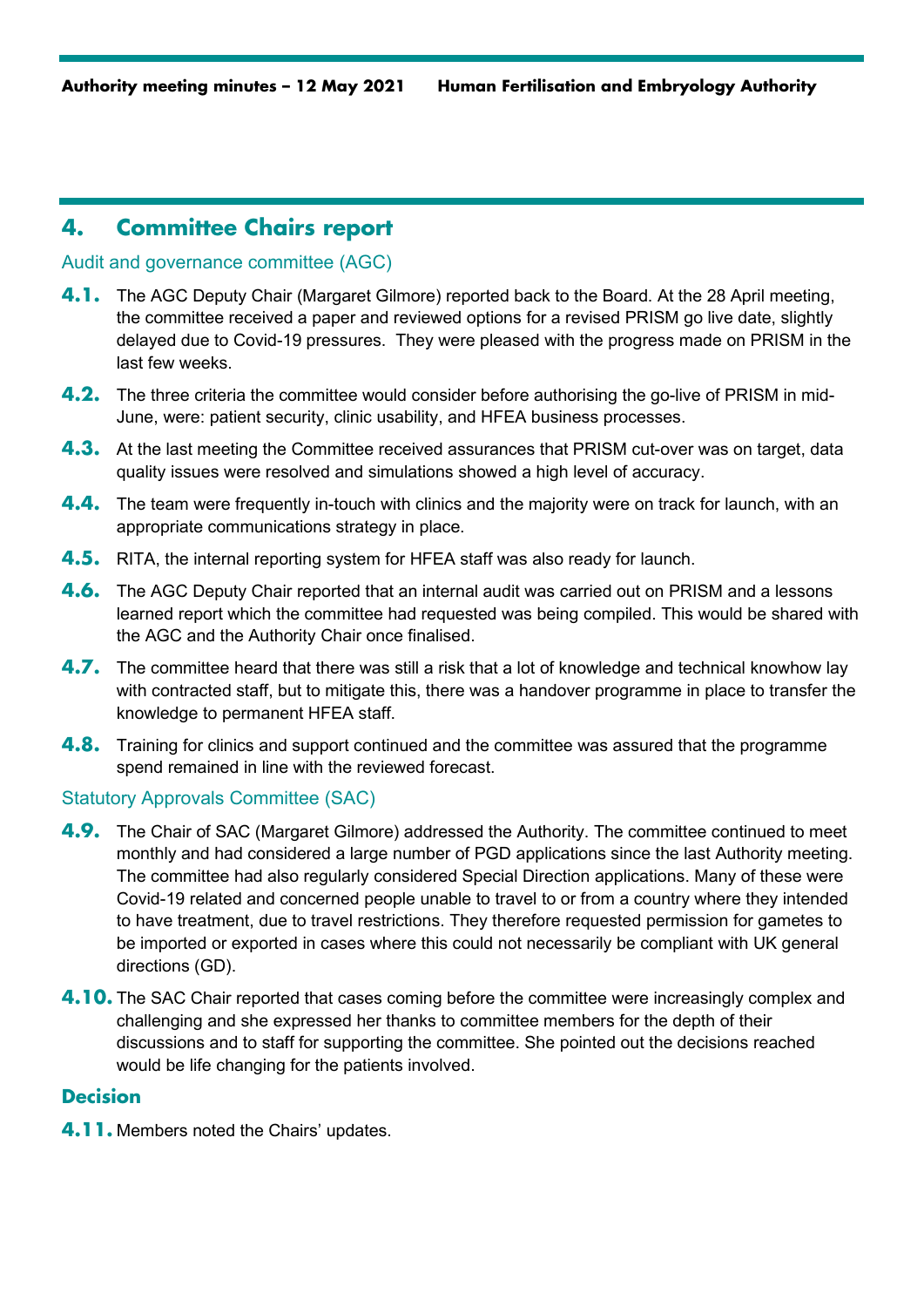## **5. Performance report**

- **5.1.** The Chair invited the Chief Executive to introduce the report. It was noted that there are currently three red indicators, which were set out in the report. The indicators on staff turnover and sickness were currently classed as green. The mental health and wellbeing of staff remained paramount and there were a number of initiatives in place to support staff.
- **5.2.** Members were advised that the earliest staff would be formally returning to the office was 21 June – dependent on the lifting of wider Covid related restrictions - and that conversations would be held with staff about return to an office setting.
- **5.3.** The Chair commented that a framework should be developed to ensure arrangements provide direction from the SMT on office attendance and flexibility, rather than simply having a series of ad hoc individual working arrangements for each member of staff.

#### Strategy and Corporate Affairs

- **5.4.** The Director of Strategy and Corporate Affairs gave a brief overview on ongoing work in the directorate.
- **5.5.** It was noted that since the Authority last met, a number of actions relating to treatment add-ons had progressed including publishing for the first-time information on holistic and alternative therapies. The patient questions on what to ask about add-ons, which we worked on with Fertility Network, had also been published. The work on EU exit continued and the team was compiling the annual fertility trends report to be published later in May.
- **5.6.** As noted at the last meeting, following the publication of our report on ethnic diversity in fertility treatment in March, we will be updating Authority on progress against the actions in the report. The report received a great deal of media and social media coverage. Since publication we have also discussed with some of our stakeholder groups and presented the findings to the NHS Health Race Equality Observatory Maternal Health group. We are now planning further work on the actions in the report and will continue to update Authority on this.
- **5.7.** A member commented that there were concerns that counsellors in clinics could become marginalised and suggested that the HFEA should engage in dialogue with licensed centres to ensure that post Covid-19, counsellors were not a casualty of cost-cutting exercises. Members were advised that the British Infertility Counselling Association (BICA) had raised concerns about this. Members were informed that some these issues were staffing concerns for individual clinics. However, where there were wider issues, we would work with BICA to see if there were any further actions we could take.
- **5.8.** A member updated the Authority that a few arms-length bodies (ALBs) in the health sector had recently come together to discuss diversity and inclusion and the conclusion from the meeting was that more needed to be done on inclusion.

## Compliance and Information

**5.9.** The Director of Compliance and Information gave an overview. The inspection schedule was busy and we continue to inspect via a risk based approach with desk-based analysis (DBA) / virtual technology (as restrictions have eased site visits are resuming). An unannounced inspection was undertaken with a clinic where we had concerns. We have sent a survey monkey questionnaire to centres who have gone through the DBA/virtual inspection to gather feedback. So far feedback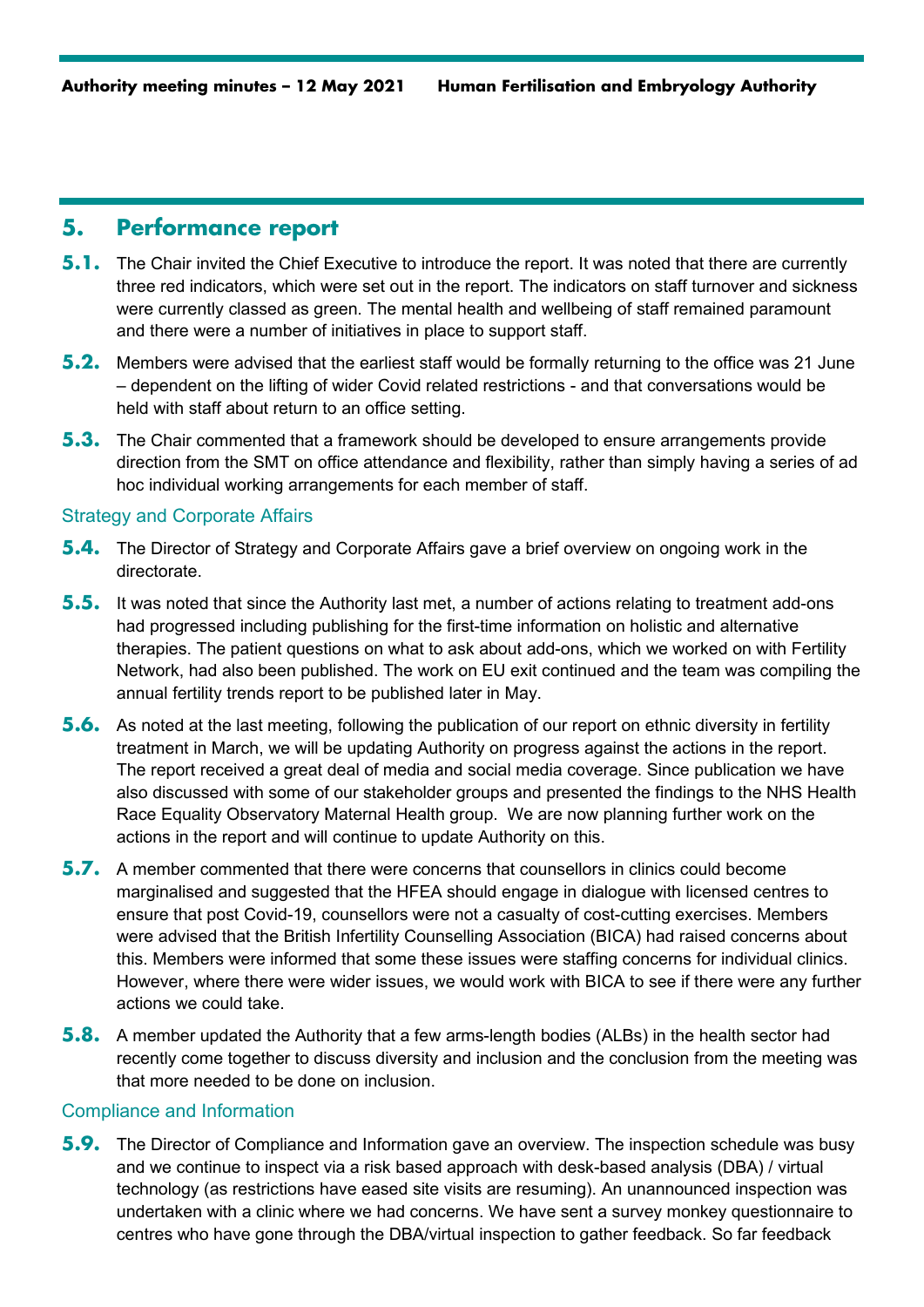has been very positive from PRs but, there is the challenge of extra paperwork for inspectors to assess, but this is under review. The PR and inspector feedback will help to inform how inspections will be conducted once all restrictions have been lifted.

- **5.10.** Members were reminded that during the pandemic the decision to close the opening the register (OTR) service led to an increased backlog. There had also been a rise in applications since the service resumed. To mitigate this, an additional member of staff has been appointed. A wider review of the service is also planned.
- **5.11.** Members asked if there were plans to train other existing staff members as a way of reducing the backlog as the waiting times listed were not acceptable. It was noted that this would be difficult to achieve due to the expert nature of the role and length of time to train, but more resources were being sought.
- **5.12.** Members asked if the red indicator on regulatory efficiency was still appropriate. The Director of Compliance and Information responded that it related to inspectors having backlogs owing to workload pressures, but that we would continue to work on this.
- **5.13.** A member asked about whether the internal incidents red indicator was patient safety related. The Director of Compliance and Information confirmed that this was not and that it related to incidents within the HFEA, not clinics. More work had been done to increase reporting and learning from such occurrences.
- **5.14.** The Chair commented that the additional resource for the Register team formed part of a larger conversation on succession planning that she was having with the Chief Executive and with the DoH.

### Finance and Resources

- **5.15.** The Director of Finance and Resources presented to the Authority. It was noted that one of the red indicators related to debt collection but commented that he had every confidence that the debt would be collected. It was noted that a large part of the underspend was from the Legal budget as it was not fully used in the last financial year.
- **5.16.** Members asked about the project cost for EU transition and if there were increased known risks. The Director of Finance and Resources responded that there were no financial risks incurred. The Director of Strategy and Corporate Affairs commented that operational risks had been mitigated as no work had been delayed by the HFEA, since we continued to follow the government timelines.
- **5.17.** It was noted that the financial data presented were unaudited and the audit work would be starting at the end of May 2021.

#### **Decision**

**5.18.** Members noted the performance report.

# **6. Covid-19 update**

- **6.1.** The Director of Compliance and Information presented to the Authority. It was noted that privately funded cycles saw an increase in 2021 compared to 2019.
- **6.2.** In terms of clinic activity, private clinics are working at higher activity levels compared to NHS clinics.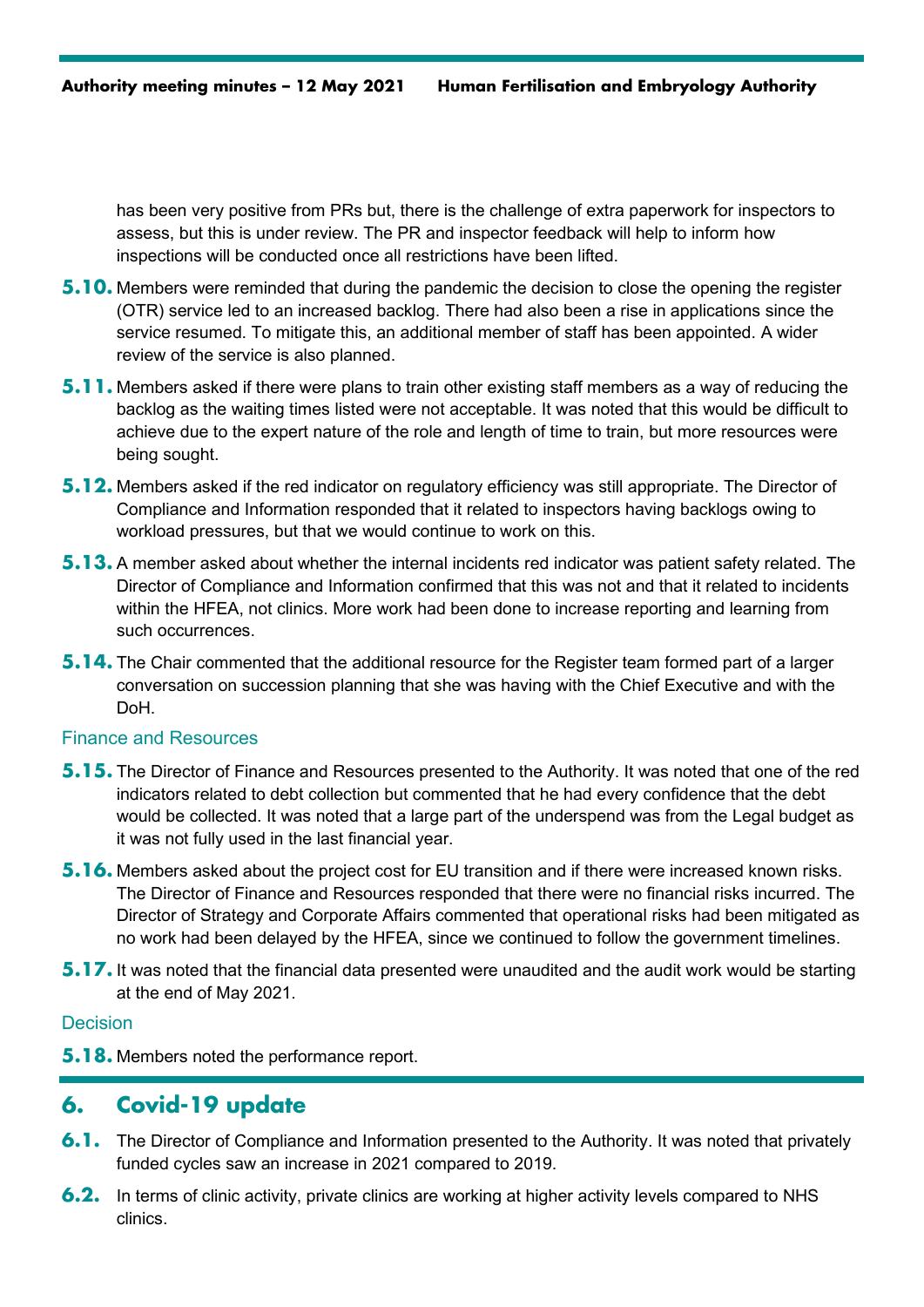- **6.3.** The Director of Compliance and Information commented that concerns had been raised about delays in patients accessing primary care and that there were difficulties in recruiting donors and sourcing products. There were also concerns that NHS patient cycles were being capped.
- **6.4.** Professional members on the board commented that they had also experienced delays in patient referrals both from primary and secondary care. NHS funded IVF patients could also be seeing delays because there were more patients seeking fertility treatment in the UK while travelling abroad was restricted.
- **6.5.** The Chair commented that we needed to keep an eye on this especially if there was evidence that NHS patient intake and cycles were being capped.

## **Decision**

**6.6.** Members noted the Covid-19 update.

## **7. Strategic risk register**

- **7.1.** The Chair invited the Risk and Business Planning Manager to present this item. Members were advised that the risk register was revised last year to reflect our current strategy. The AGC continued to provide assurance to the Authority that the executive was managing risk effectively as they reviewed the register at every AGC meeting.
- **7.2.** Members were advised that we had one above tolerance risk, C2, which related to our board and senior management team (SMT) capability. This followed a reassessment and reframing of the risk in April following a discussion with AGC at their March meeting.
- **7.3.** Members were advised that the executive intended to review the wider risk management approach, including the risk policy and strategic risk register in the coming months.
- **7.4.** The AGC deputy chair commented that legacy planning was important at SMT level.
- **7.5.** The Chair responded that as a small organisation it would always carry some element of risk in relation to this, and that Authority members and leadership team turnover required good succession planning to be in place to the extent possible.
- **7.6.** There was a suggestion from members that under risk I1, information provision, we needed to capture a new risk cause that the HFEA could be perceived as less consumer-focused or out of step with other regulators in terms of the transparency of information about regulatory action.
- **7.7.** Members asked if there was robust evidence that patients knew about us and what we do as a regulator and if there was a way of gathering evidence of what was known about us.
- **7.8.** Professional members on the Authority commented that some patients knew about the HFEA, but more could still be done as only a few would have interacted with the HFEA or be aware of our remit.
- **7.9.** The Chair commented that the relative lack of enforcement powers was an issue, we therefore needed to rethink how we let patients know about what we do.
- **7.10.** The Chief Executive commented that some of the work that we had to reschedule for later at the start of the pandemic would have raised awareness - an example was how we link in with GP practices which would have given patients more early information about the HFEA.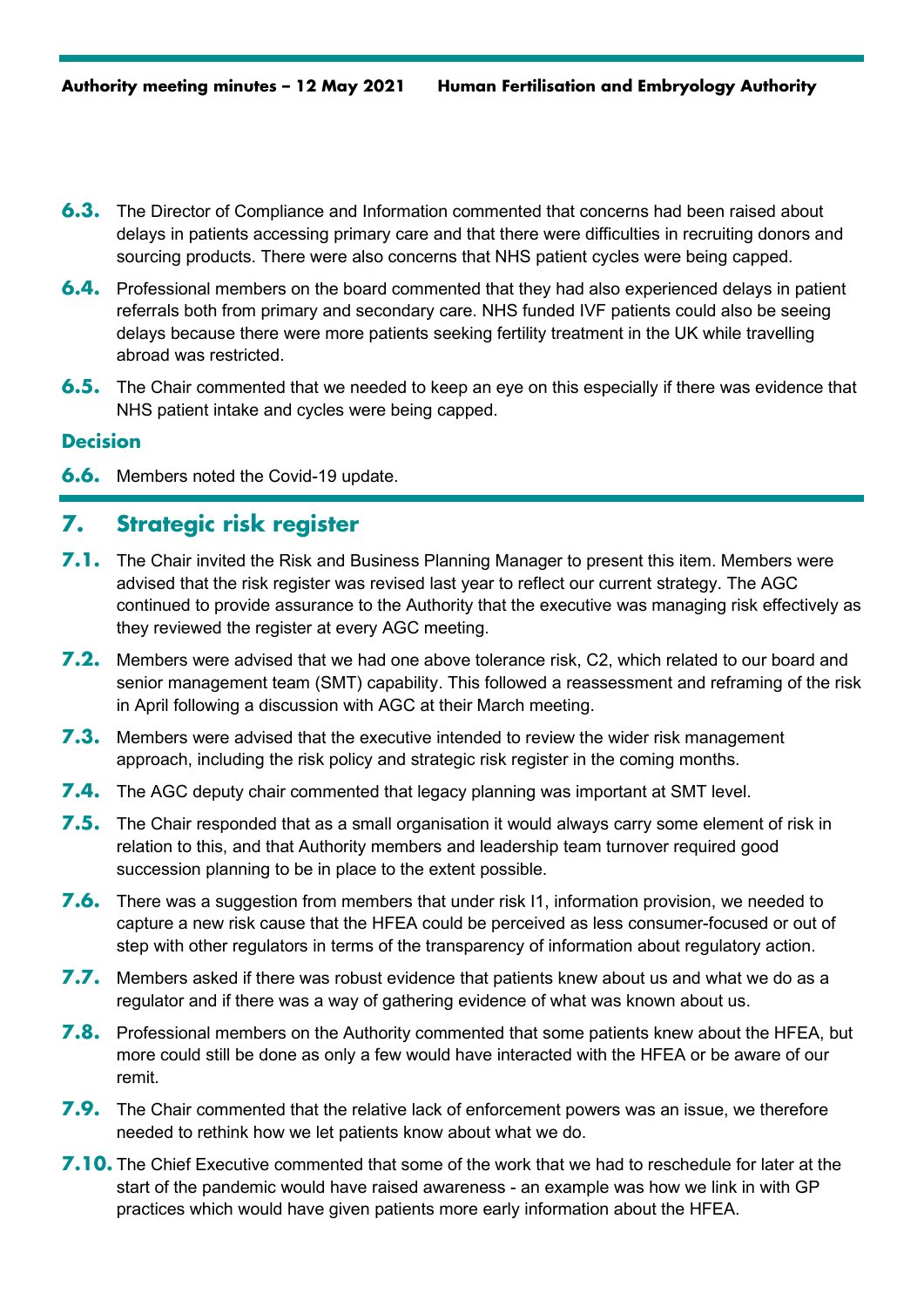- **7.11.** The Director of Strategy and Corporate Affairs responded that staff would revisit risk I1 and have a further discussion internally.
- **7.12.** Members asked about P1 positioning and influencing, and whether we were influencing optimally. Also, if there was scope for developing a role whereby we became a sector leadership convenor on certain matters. Further interdependencies could perhaps also be reflected over time.
- **7.13.** Under C1 capability, it was hoped that we could act swiftly to facilitate mentoring and other such arrangements, jointly with the other ALBs we will be sharing space with at our new premises.
- **7.14.** Members commented that going forward good messages and good impacts could be built on further. We could use PRISM to promote and raise the transparency of some aspects of our work and also use our data to educate as required. Research carried out could be tagged on the website.
- **7.15.** The Chair concluded the discussion by stating that prioritising was key and that the Executive would take the comments away, revisit and report back at a future Authority meeting.

## **Decision**

**7.16.** Members noted the strategic risk register.

## **8. Licence fee review project – timing and next steps**

- 8.1. The Director of Finance and Resources presented this item to the Authority. The Authority last received a paper on the fees review work at its meeting in June 2020. The Director of Finance and Resources commented that it was important to note that as a regulator we did not charge patients.
- **8.2.** Following the June 2020 meeting further work was undertaken on modelling the potential impact of the agreed options. It also became apparent that it would be difficult to continue this work to a successful conclusion with the full engagement of the sector given the pressures of operating through the ongoing Covid-19 pandemic.
- **8.3.** Members were advised that subject to the agreement of the DHSC, we were looking to delay this work to 2022 with the intent of introducing any new fees from the start of the 2023/24 financial year.
- **8.4.** Members were invited to comment, and stated that in reality, increases to fees would be passed on to patients by clinics but if it were a small increase, it might be absorbed by centres and asked if the Director of Finance and Resources had considered charging for the storage of frozen embryos.
- **8.5.** There was the suggestion of having the option of a flat fee and making it clear to clinics that it was not for a specific treatment, but it was a flat fee linked to the size and activities of clinics.
- **8.6.** Members commented that the current charging structure needed to be reviewed as it was out of date compared to current treatment trends, but we must not lose sight of anything that would make people on a low income lose out on affordability grounds.
- **8.7.** Members cautioned that the data available in this financial year was for the last six months since clinics reopened and that its accuracy could be questioned especially if was to be used to model future charges. Members suggested that strategic risks needed to be carefully evaluated. They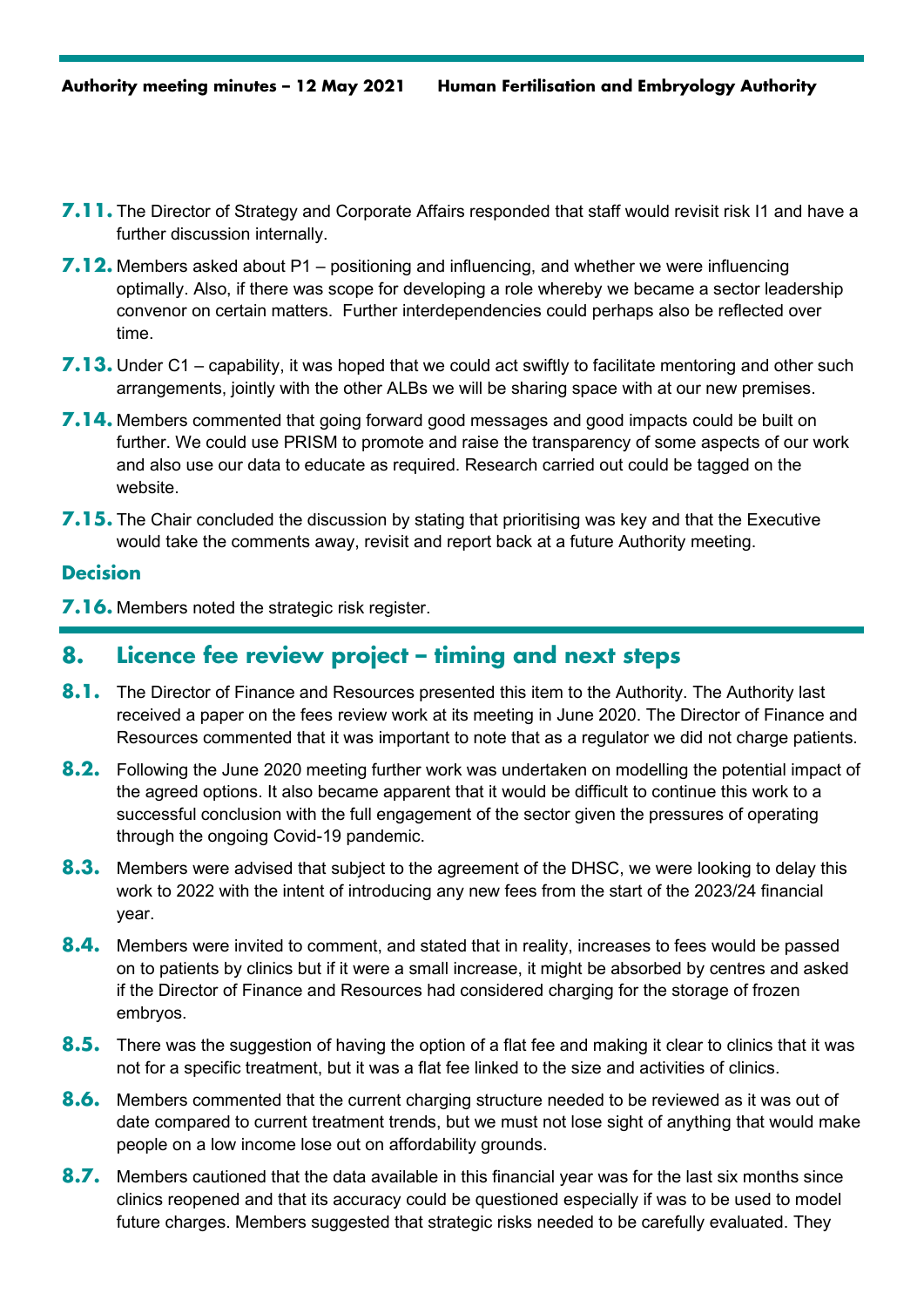commented that going from an underspend this financial year to an increase in fees could appear to be out of step and requested that the executive think carefully about this.

- **8.8.** The Director of Compliance and Information reminded members that the charge was to cover the cost of regulation and reiterated that as a regulator we did not charge patients.
- **8.9.** The Chair commented that looking at the challenges ahead, we would need more resources. Some of the good ideas put forward included charging for some treatment types that we did not currently charge for or adding a small increase to the current charge given the fact that the existing fee had not been uprated for inflation for several years. Any option proposed would require us to be able to demonstrate to the DHSC and the Treasury that this was a fair assessment of our actual regulatory costs. Also, once agreed, we would need to implement any new charges speedily.
- **8.10.** The Chief Executive commented that Authority members had shown that they had an appetite for further discussion. We would therefore work on the suggestions put forward, approach the DHSC and in time the Treasury, and keep Authority members informed.
- **8.11.** The Chair stated that the Executive would do some re-modelling and bring it back to the Authority.

## **Decision**

**8.12.** Members noted the licence fee review project and that further information would be provided to the Authority in due course.

# **9. Transparency and Regulation**

- **9.1.** The Director of Strategy and Corporate Affairs presented this item. Members were advised that this was an initial discussion to frame future work about the transparency of our regulatory information.
- **9.2.** Members were reminded that inspection reports and licensing committee minutes were published for every clinic on Choose a Fertility Clinic (CaFC) but that these could be hard to find and were written primarily for the purposes of making a licensing decision.
- **9.3.** Members were also reminded that the work we were doing with the Competition and Markets Authority (CMA) and the Advertising Standards Authority (ASA) had shown that both regulators routinely published enforcement actions on their websites and in future, if enforcement action by the CMA or ASA was taken against an HFEA licensed clinic, we should consider whether to publish this information too, for patients to find easily.
- **9.4.** It was noted that some other regulators published enforcement actions in different ways and clearer visibility was given to non-compliances, and so the HFEA should consider whether our approach was now out of step with other modern regulators. Regardless of the outcome of this discussion, we should continue to ensure consistency with the Compliance and Enforcement Policy.
- **9.5.** Members commented that increasing transparency around our compliance work was in the best interests of patients and was therefore very welcome. Raising transparency goes to the heart of our duty to provide information to patients. Patients being able to access information readily was very important.